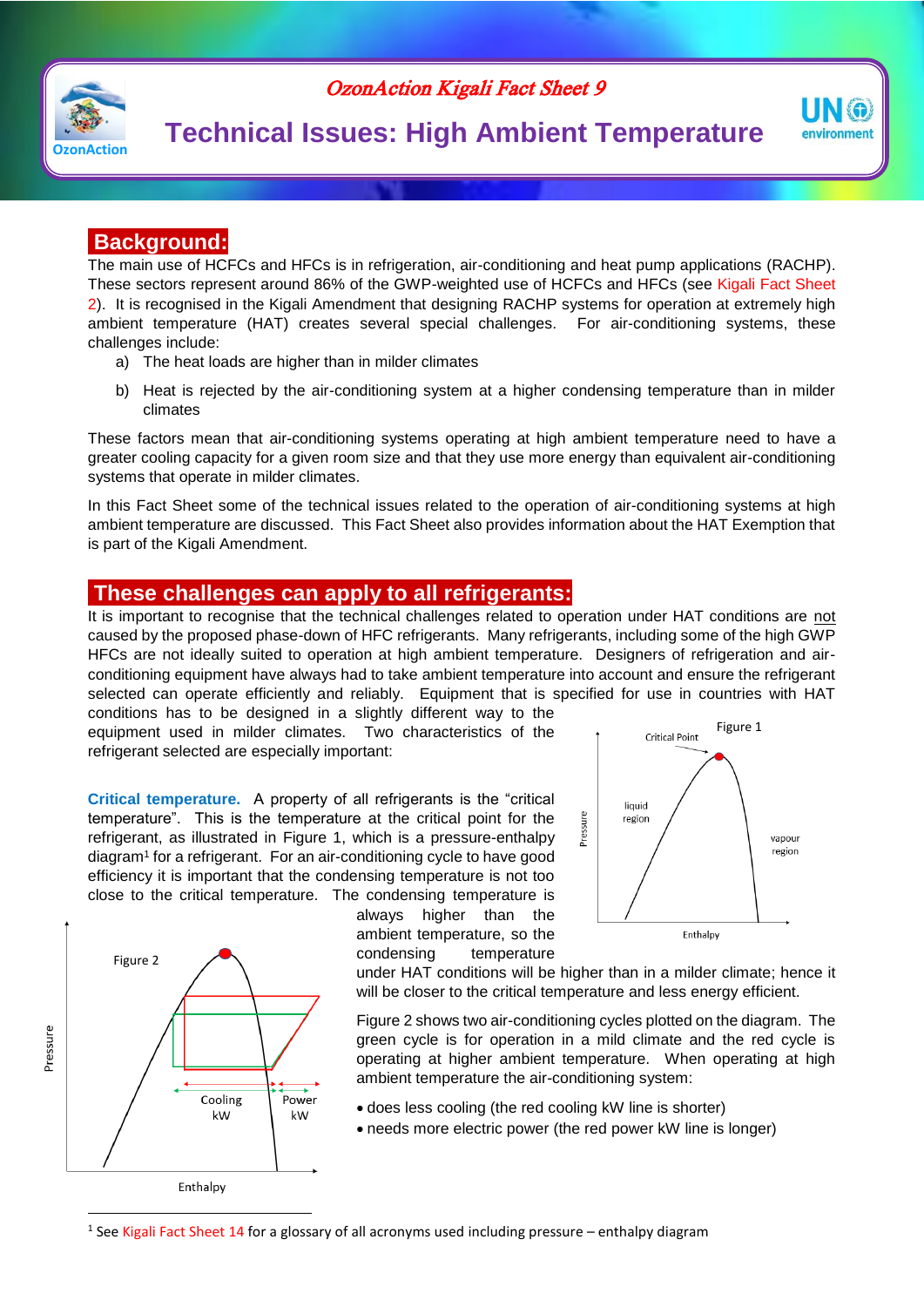This illustrates why all air-conditioning systems operating at high ambient will use more electricity than a unit running in cooler conditions.

The loss of energy efficiency becomes especially severe if the critical temperature of the refrigerant being used is low. The adjacent table lists the critical temperature of a number of refrigerants that are used in airconditioning systems.

It is important to note that HCFC-22 has a reasonably high critical temperature. The most commonly used high GWP HFC that has replaced HCFC-22 is R-410A. This has one of the lowest critical temperatures and it is likely to perform less efficiently at high ambient temperature than HCFC-22.

For small split and ducted air-conditioning units HFC-32 has been introduced as a lower GWP alternative to R-410A – it has a GWP of 675, compared to 2,088 for R-410A. The critical temperature of HFC-32 is higher than R-410A, so a move to this lower GWP alternative will have benefits under HAT conditions. However, HFC-32 is an A2L lower flammability refrigerant (see Kigali Fact Sheet 10 for details about flammability) and it may not be applicable in larger systems in many countries.

Propane can offer high efficiency, but it is an A3 higher flammability refrigerant and can only be considered for very small systems.

R-744 has a much lower critical temperature than any other commonly used refrigerant. For air-conditioning it needs to

| Refrigerant                | <b>Critical</b><br><b>Temperature</b><br>°C |
|----------------------------|---------------------------------------------|
| <b>HFO-1233zd</b>          | 165                                         |
| R-717 (ammonia)            | 132                                         |
| <b>HFO-1234ze</b>          | 110                                         |
| <b>HFC-134a</b>            | 101                                         |
| R-290 (propane)            | 96.7                                        |
| HCFC-22                    | 96.1                                        |
| <b>HFC-32</b>              | 78.1                                        |
| R-410A                     | 71.4                                        |
| $R-744$ (CO <sub>2</sub> ) | 31.0                                        |

operate as a "transcritical" cycle<sup>2</sup> (heat is rejected above the critical temperature). This makes R-744 less efficient and hence unsuited to most air-conditioning in HAT conditions.

The biggest challenge is for medium and large sized multi-split air-conditioning equipment, including variable refrigerant flow (VRF) systems, where a flammable refrigerant might not be applicable and where R-410A is not well suited to high ambient operation.

Larger chilled water plants for building air-conditioning pose much less of a problem. As the water chiller is usually located in a restricted access location (e.g. a special machinery room or a roof-top) it is possible to consider a range of refrigerants including flammable options such as HFO-1234ze or R-290. These have reasonably high critical temperatures which make then well suited to operation at high ambient temperature. For very large chillers, low pressure refrigerants such as HFO-1233zd are applicable. These have very high critical temperatures and can have very high energy efficiency.

**Compressor discharge temperature.** Another important characteristic is the compressor discharge temperature. Under HAT conditions the compressor of an air-conditioning system needs to operate across a greater pressure ratio than would occur in a milder climate. This causes the discharge temperature from the compressor to reach a higher level. In some circumstances this creates extra technical problems that can reduce the reliability of the compressor.

Very high discharge temperatures can be mitigated with extra cooling of the compressor, although this adds to capital cost and can reduce energy efficiency. It is important that designers ensure that the compressor discharge temperature remains within acceptable limits.

 $\overline{a}$ 

<sup>&</sup>lt;sup>2</sup> See Kigali Fact Sheet 14 for a description of transcritical, sub-critical and cascade cycles